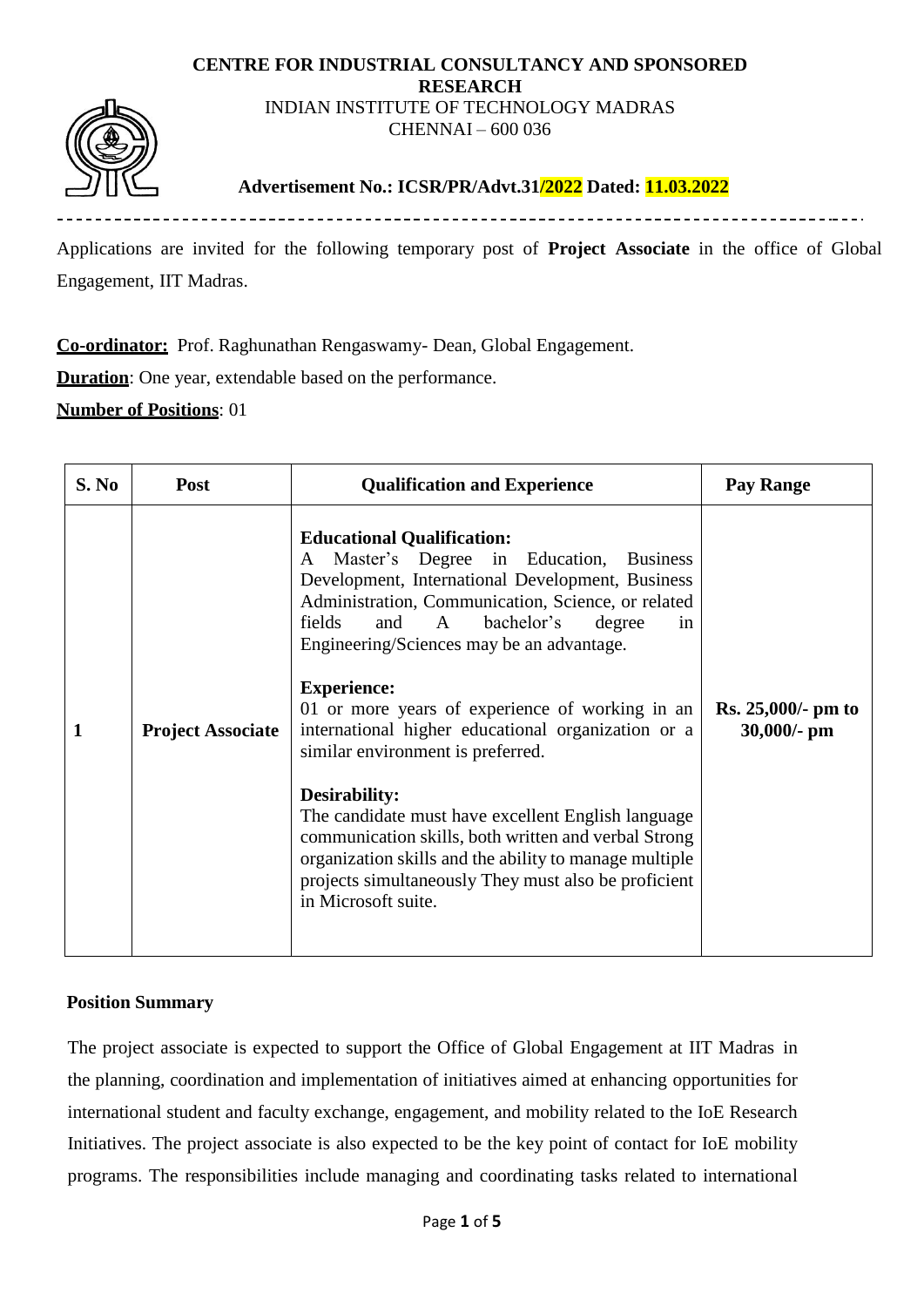programs, planning, and organizing meetings, and coordinating with faculty, students and national/international funding agencies.

The project associate will also be involved in reporting, communicating, documenting, and refining existing processes.

### **Essential duties:**

- Providing support to the Dean, Office of Global Engagement by sharing communication about new and ongoing programs and other opportunities with partner institutions, international organizations/bodies, and relevant stakeholders.
- Working collaboratively with staff at the Office of Global Engagement and various other offices across IIT Madras for the effective and seamless implementation of program objectives.
- Advertising these programs among students.
- Handling enquiries from universities and students, briefing the nominations & applications procedures.
- Managing the international student experience at IIT Madras by organizing the required documentation, travel, orientation, events, etc.
- Exploring possibilities for funding of students across various international programs, this in coordination with existing infrastructure in the Dean's office.
- Coordination with embassies and other international funding agencies to enhance international mobility.
- Facilitate departmental/thematic workshops and talks between partner institutions.
- Maintaining, analysing and assessing relevant data to provide insights to inform internationalization efforts in reports, presentations, etc.
- Responding to queries from international offices, students and other stakeholders.
- Organizing meetings and following up with relevant stakeholders.
- Supporting other activities at the Office of Global Engagement, should the need arise.

### **Desirable Qualities:**

- They should be passionate, creative and a self-starter able to work with little to no supervision.
- Strong time management, analytical and organization skills, a keen eye for detail, and the ability to prioritize and manage multiple tasks simultaneously.
- Excellent interpersonal and conflict resolution skills.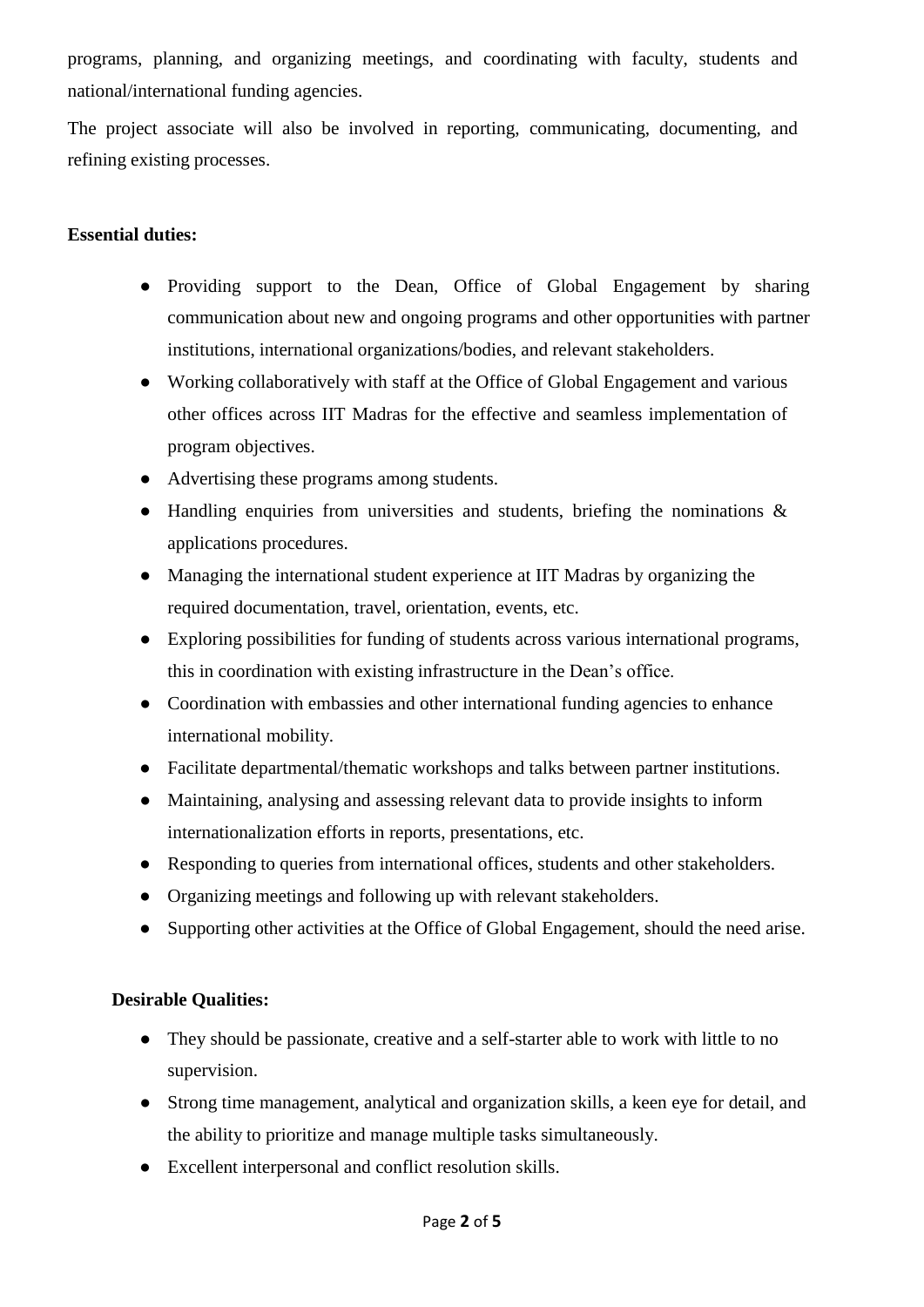- Excellent verbal and written communication skills.
- Strong analytical and problem-solving skills.
- Ability to prioritize tasks and delegate them when appropriate.
- Ability to act with integrity, professionalism, and confidentiality.

# **The last date for submission of the online application is 01.04.2022 Note: Only eligible candidates are requested to apply for the said post.**

#### **General Instructions to the candidates**

- 1) All the positions are on purely contract basis.
- 2) The completion of the period of contract will not confer any right for further extension, regularization, permanency at the Institute.
- 3) Candidates should apply online only in the website<https://icandsr.iitm.ac.in/recruitment/> (**Please check the advertisement number Advt.31/2021 displayed and submit the application for the relevant position**).
- 4) Separate application has to be filled for each post.
- 5) The system will accept single application only with the registered login ID (email) for an advertisement, hence the candidate is requested to select the multiple positions (In case, he/she wishes to apply for more than one position) before the submission of application.
- 6) The application cannot be edited, reverted once it is submitted.
- 7) Candidates should not attempt to apply twice for the same post. If multiple applications are received from a candidate for the same post, his/her candidature will liable to be rejected.
- 8) Candidates should follow the prescribed procedure for submission of online application.
- 9) Candidates are advised to fill their correct and active e-mail addresses in the online application as all correspondence will be made by the Institute through e-mail only.
- 10) The candidates applying for any post should ensure that they fulfil all the eligibility conditions for the post. Their admission to any stage of the selection process will be purely provisional subject to confirmation that they satisfy the prescribed eligibility conditions. Mere issue of registration certificate / call letter to the candidate will not imply that his/her candidature has been found eligible.
- 11) After successful online submission of application, a print-out of the application form must be obtained and submitted when called for test. It will be required at the time of document verification/test/interview. Hard copy of the application is NOT to be sent to the Institute.
- 12) Candidates must be citizens of India. Persons who have migrated from Pakistan with the intention of permanently settling in India or subjects of Nepal are also eligible, but in their case a certificate of eligibility from the Government of India will be necessary for appointment. Such candidates should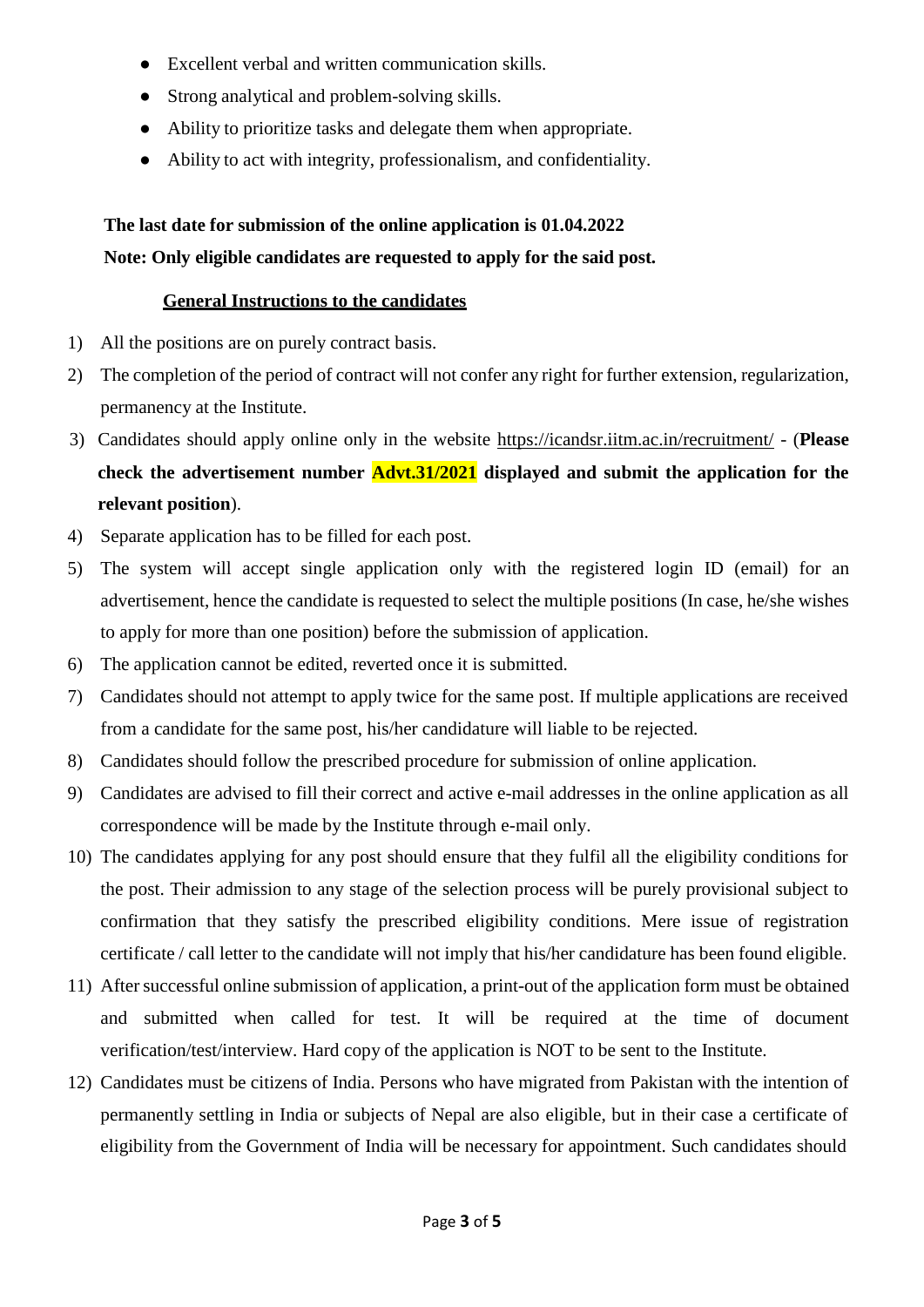apply to the Government of India in the Ministry of Home Affairs for necessary certificate and furnish satisfactory proof of having so applied.

- 13) The prescribed qualifications are minimum and unless specified, they are required for consideration for the post, even if higher qualification has been acquired and the mere fact that a candidate possesses the same will not entitle him/her for being called for interview.
- 14) Relevant experience gained after the minimum qualifying degree will only be taken into consideration. Minimum requirements of qualifications and/or experience can be relaxed in respect of exceptionally outstanding candidates.
- 15) The experience required is relaxable at the discretion of the Institute in the case of candidates belonging to the Scheduled Caste / Scheduled Tribe, if at any stage of selection, the competent authority is of the opinion that sufficient number of candidates from these communities possessing the requisite experience are not likely to be available to fill up the vacancy reserved for them.
- 16) The Institute reserves the right to restrict the number of candidates for written / skill test / interview to a reasonable limit on the basis of qualifications, level and relevance of experience higher than the minimum prescribed in the advertisement and other academic achievements. The Institute also reserves the right of rejecting any or all the applications without assigning any reasons therefore.
- 17) Calling a candidate for test/interview merely indicates that it is felt that he/she with others may be suitable for the post and conveys no assurance whatsoever that he/she will be recommended or selected or his/her conditions specified in the application will be accepted.
- 18) Candidates will be short-listed for Test/Interview on the basis of the information provided by them in their online applications. They must ensure that such information is true. If at any subsequent stage or at the time of Test/Interview any information given by them or any claim made by them in their online applications is found to be false, their candidature will be liable to be rejected.
- 19) The Institute shall verify the antecedents or documents submitted by a candidate at any time at the time of appointment or during the tenure of the service. In case, it is detected that the documents submitted by the candidates are fake or the candidate has clandestine antecedents/background and has suppressed the said information, then his services shall be liable to be terminated.
- 20) In case of any inadvertent mistake in the process of selection which may be detected at any stage even after the issue of appointment letter, the Institute reserves the right to modify/ withdraw/ cancel any communication made to the candidates.
- 21) Applicants who are working in **any one of the Project at IIT Madras**, must apply through proper channel otherwise they will be required to produce No-Objection Certificate at the time of document verification/Test/Interview. Candidates without NOC will not be permitted to appear for Test/Interview.